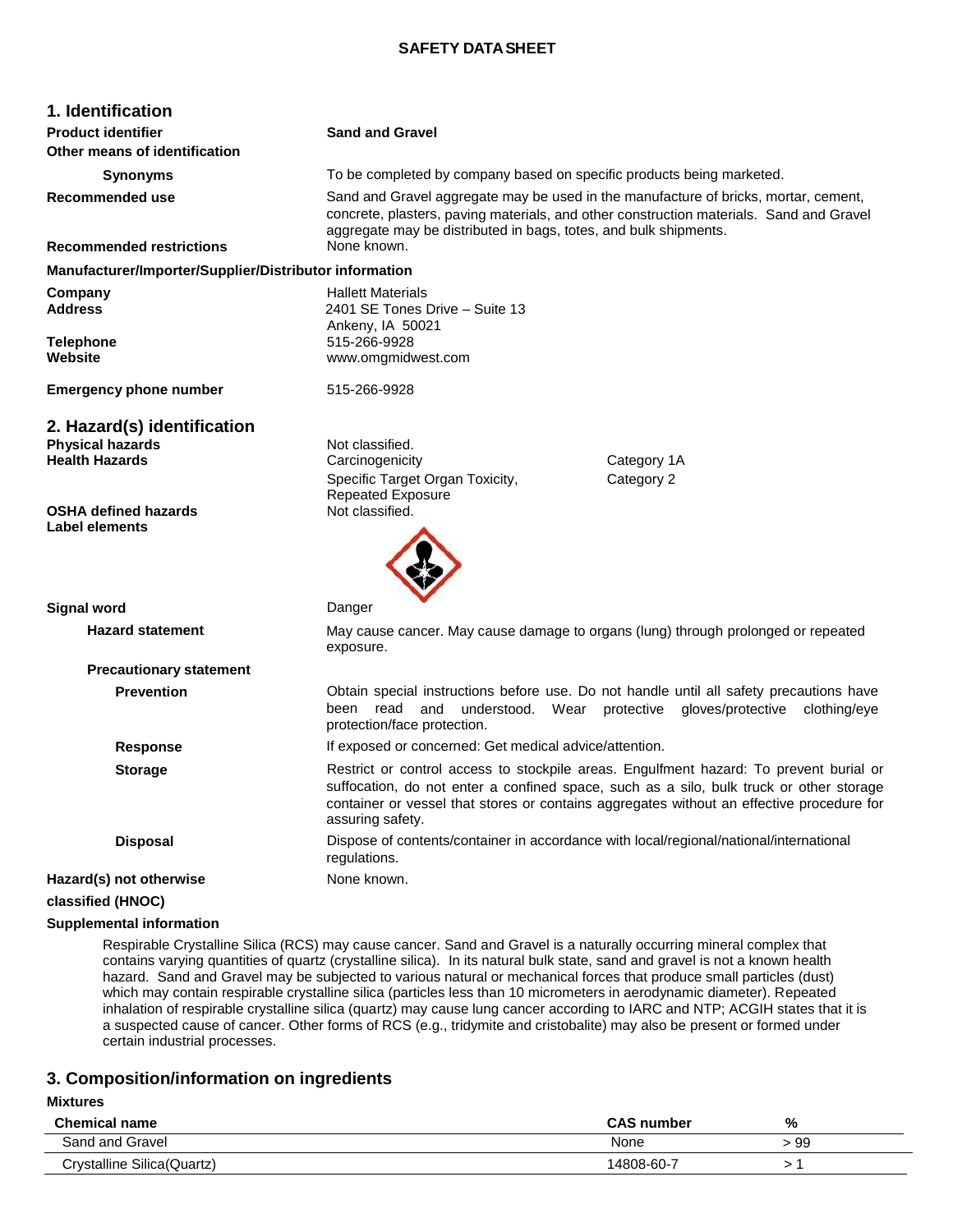| 4. First-aid measures                                                               |                                                                                                                                                                                                                                                                                                                                                                                              |
|-------------------------------------------------------------------------------------|----------------------------------------------------------------------------------------------------------------------------------------------------------------------------------------------------------------------------------------------------------------------------------------------------------------------------------------------------------------------------------------------|
| <b>Inhalation</b>                                                                   | Sand and Gravel dust: Move to fresh air. Call a physician if symptoms develop or persist.                                                                                                                                                                                                                                                                                                    |
| <b>Skin contact</b>                                                                 | Sand and Gravel dust: Wash off with soap and water. Get medical attention if irritation<br>develops and persists.                                                                                                                                                                                                                                                                            |
| Eye contact                                                                         | Sand and Gravel dust: Immediately flush with plenty of water for at least 15 minutes. Hold<br>eyelids apart. Occasionally lift the eyelid(s) to ensure thorough rinsing. Beyond flushing, do<br>not attempt to remove material from the eye(s). Get medical attention if irritation develops or<br>persists.                                                                                 |
| Ingestion                                                                           | Sand and Gravel dust: Rinse mouth and drink plenty of water. Never give anything by mouth<br>to an unconscious person. Get medical attention.                                                                                                                                                                                                                                                |
| Most important symptoms/effects,                                                    | Inhaling dust may cause discomfort in the chest, shortness of breath, and coughing.                                                                                                                                                                                                                                                                                                          |
| acute and delayed                                                                   | Prolonged inhalation may cause chronic health effects. This product contains crystalline<br>silica. Prolonged or repeated inhalation of respirable crystalline silica liberated from this<br>product can cause silicosis, and may cause cancer.                                                                                                                                              |
| Indication of immediate<br>medical attention and special<br>treatment needed        | Provide general supportive measures and treat symptomatically. Keep victim under<br>observation. Symptoms may be delayed.                                                                                                                                                                                                                                                                    |
| <b>General information</b>                                                          | Ensure that medical personnel are aware of the material(s) involved, and take precautions to<br>protect themselves. Pre-existing medical conditions that may be aggravated by exposure<br>include disorders of the eye, skin and lung (including asthma and other breathing disorders).<br>If addicted to tobacco, smoking will impair the ability of the lungs to clear themselves of dust. |
| 5. Fire-fighting measures                                                           |                                                                                                                                                                                                                                                                                                                                                                                              |
| Suitable extinguishing media                                                        | Sand and Gravel is not flammable. Use fire-extinguishing media appropriate for surrounding<br>materials.                                                                                                                                                                                                                                                                                     |
| Unsuitable extinguishing media                                                      | None known.                                                                                                                                                                                                                                                                                                                                                                                  |
| Specific hazards arising from the<br>chemical                                       | No unusual fire or explosion hazards noted. Not a combustible dust.                                                                                                                                                                                                                                                                                                                          |
| Special protective equipment and<br>precautions for firefighters                    | Use protective equipment appropriate for surrounding materials.                                                                                                                                                                                                                                                                                                                              |
| Fire fighting equipment/instructions                                                | No specific precautions.                                                                                                                                                                                                                                                                                                                                                                     |
| <b>Specific methods</b>                                                             | Contact with powerful oxidizing agents may cause fire and/or explosions (see<br>section 10 of SDS).                                                                                                                                                                                                                                                                                          |
| <b>General fire hazards</b>                                                         | No unusual fire or explosion hazards noted.                                                                                                                                                                                                                                                                                                                                                  |
| 6. Accidental release measures<br>Personal precautions,<br>and emergency procedures | Wear appropriate protective equipment and clothing during clean-up of materials that<br>contain or may liberate sand and gravel dust.                                                                                                                                                                                                                                                        |
| <b>Methods and materials for</b><br>containment and cleaning up                     | Spilled material, where dust is generated, may overexpose cleanup personnel to respirable<br>crystalline silica-containing dust. Do not dry sweep or use compressed air for clean-up.<br>Wetting of spilled material and/or use of respiratory protective equipment may be necessary.                                                                                                        |
| <b>Environmental precautions</b>                                                    | Avoid discharge of fine particulate matter into drains or water courses.                                                                                                                                                                                                                                                                                                                     |
| 7. Handling and storage                                                             |                                                                                                                                                                                                                                                                                                                                                                                              |
| <b>Precautions for safe handling</b>                                                | Do not handle until all safety precautions have been read and understood. Keep<br>formation of airborne dusts to a minimum. Provide appropriate exhaust ventilation at<br>places where dust is formed. Do not breathe dust. Avoid prolonged exposure.<br>Provide adequate ventilation. Wear appropriate personal protective equipment.<br>Observe good industrial hygiene practices.         |
| Conditions for safe storage,                                                        | Avoid dust formation or accumulation.                                                                                                                                                                                                                                                                                                                                                        |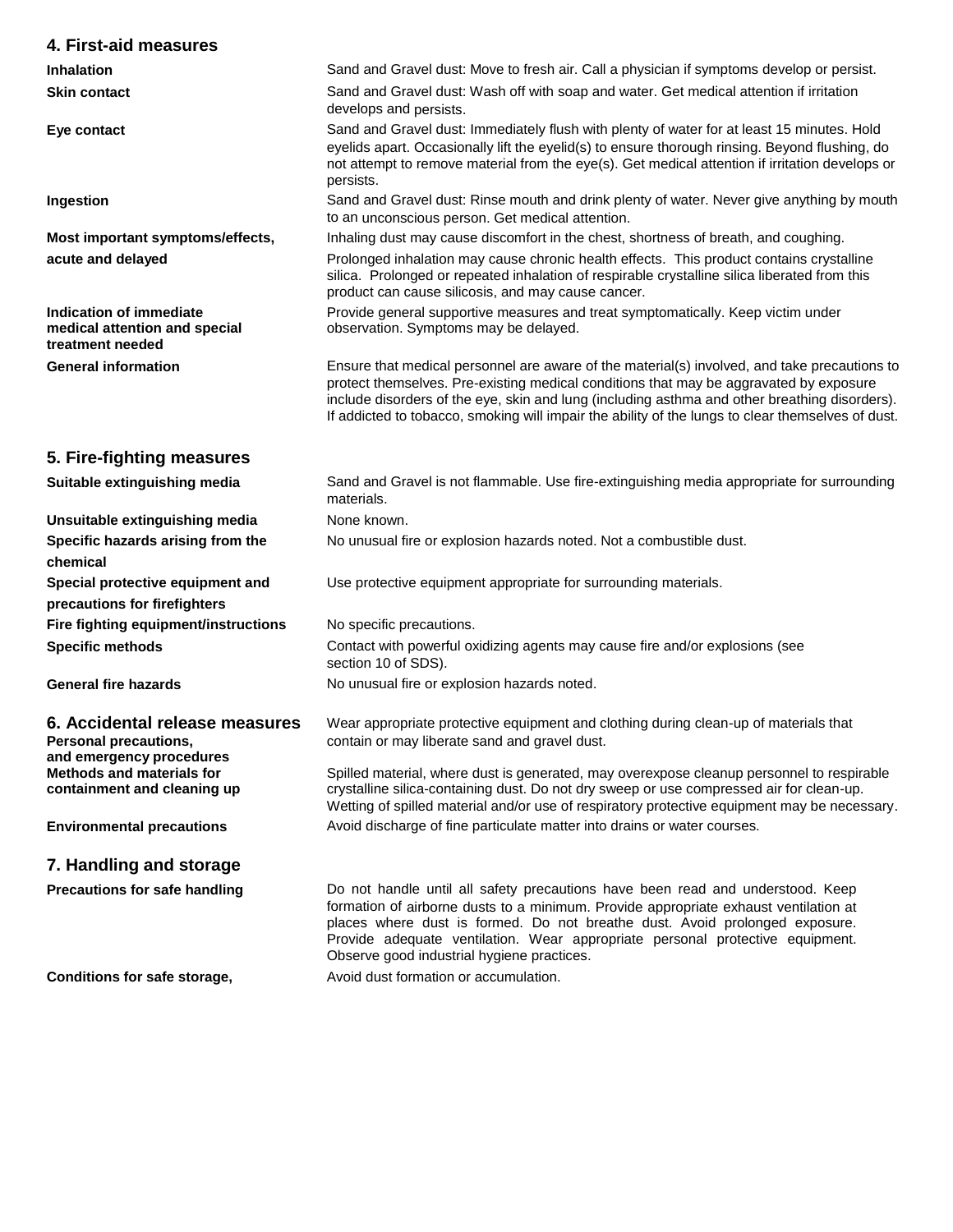# **8. Exposure controls/personal protection**

**Occupational exposure limits** 1 – Value equivalent to OSHA formulas (29 CFR 1910.1000, 29 CFR 1917, 29 CFR 1918).

- 2 Value also applies to MSHA Metal / Non-Metal (1973 TLVs at 30 CFR 56/57.5001).
- $3 -$ OSHA enforces 0.250 mg/m<sup>3</sup> in construction and shipyards (CPL-03-00-007).
- 4 Value also applies to OSHA construction (29 CFR 1926.55, Appendix A) and shipyards (29 CFR 1915.1000, Table Z).
- 5 MSHA limit = 10 mg/m<sup>3</sup>.

# **US. OSHA Table Z-1 Limits for Air Contaminants (29 CFR 1910.1000)**

| <b>Components</b>                                      | <b>Type</b>                                                                  | <b>Value</b>       | Form                   |
|--------------------------------------------------------|------------------------------------------------------------------------------|--------------------|------------------------|
| Particulates not otherwise classified (CAS SEQ250)     | PEL                                                                          | $5 \text{ mg/m}$   | Respirable fraction.   |
|                                                        |                                                                              | 15mg/m3            | Total dust.            |
| US. OSHA Table Z-3 (29 CFR 1910.1000)                  |                                                                              |                    |                        |
| <b>Components</b>                                      | <b>Type</b>                                                                  | Value              | <b>Form</b>            |
| Crystalline Silica (Quartz) (CAS 14808-60-7)           | <b>TWA</b>                                                                   | $0.3$ mg/m $3$     | Total dust. 1,2        |
|                                                        |                                                                              | $0.1$ mg/m $3$     | Respirable. 1,2,3      |
|                                                        |                                                                              | 2.4 mppcf          | Respirable. 1,3,4      |
| Particulates not otherwise classified (CAS SEQ250)     | <b>TWA</b>                                                                   | $5 \text{ mg/m}$ 3 | Respirable fraction. 1 |
|                                                        |                                                                              | 15 mg/m3           | Total dust. 1,4,5      |
|                                                        |                                                                              | 50 mppcf           | Total dust. 1,4        |
|                                                        |                                                                              | 15 mppcf           | Respirable fraction. 1 |
| Tridymite and Cristobalite (other forms of crystalline | <b>TWA</b>                                                                   | $0.15$ mg/m $3$    | Total dust. 1          |
| silica) (CAS Mixture)                                  |                                                                              | $0.05$ mg/m $3$    | Respirable. 1,2        |
|                                                        |                                                                              | 1.2 mppcf          | Respirable. 1          |
| US. ACGIH Threshold Limit Values <sup>®</sup>          |                                                                              |                    |                        |
| <b>Components</b>                                      | <b>Type</b>                                                                  | <b>Value</b>       | <b>Form</b>            |
| Crystalline Silica (CAS 14808-60-7)                    | <b>TWA</b>                                                                   | $0.025$ mg/m3      | Respirable fraction.   |
| Tridymite and Cristobalite (other forms of crystalline | <b>TWA</b>                                                                   | $0.025$ mg/m $3$   | Respirable fraction.   |
| silica) (CAS Mixture)                                  |                                                                              | 10 mg/m3           |                        |
| US. NIOSH: Pocket Guide to Chemical Hazards            |                                                                              |                    |                        |
| <b>Components</b>                                      | <b>Type</b>                                                                  | Value              | <b>Form</b>            |
| Crystalline Silica (CAS 14808-60-7)                    | <b>TWA</b>                                                                   | $0.05$ mg/m $3$    | Respirable dust.       |
| <b>Biological limit values</b>                         | No biological exposure limits noted for the ingredient(s).                   |                    |                        |
| <b>Exposure guidelines</b>                             | OSHA PELs, MSHA PELs, and ACGIH TLVs are 8-hr TWA values. NIOSH RELs are for |                    |                        |
|                                                        |                                                                              |                    |                        |

|                                                                       | TWA exposures up to 10-hr/day and 40-hr/wk. Occupational exposure to nuisance dust (total<br>and respirable) and respirable crystalline silica should be monitored and controlled. Terms<br>including "Particulates Not Otherwise Classified," "Particulates Not Otherwise Regulated,"<br>"Particulates Not Otherwise Specified," and "inert or Nuisance Dust" are often used<br>interchangeably; however, the user should review each agency's terminology for differences<br>in meanings. |
|-----------------------------------------------------------------------|---------------------------------------------------------------------------------------------------------------------------------------------------------------------------------------------------------------------------------------------------------------------------------------------------------------------------------------------------------------------------------------------------------------------------------------------------------------------------------------------|
| Appropriate engineering controls                                      | Good general ventilation (typically 10 air changes per hour indoors) should be used.<br>Ventilation rates should be matched to conditions. If applicable, use process enclosures,<br>local exhaust ventilation, or other engineering controls to maintain airborne levels below<br>recommended exposure limits. If exposure limits have not been established, maintain<br>airborne levels to an acceptable level.                                                                           |
| Individual protection measures, such as personal protective equipment |                                                                                                                                                                                                                                                                                                                                                                                                                                                                                             |
| Eye/face protection                                                   | Wear safety glasses with side shields (or goggles).                                                                                                                                                                                                                                                                                                                                                                                                                                         |
| <b>Skin protection</b>                                                |                                                                                                                                                                                                                                                                                                                                                                                                                                                                                             |
| <b>Hand protection</b>                                                | Use personal protective equipment as required.                                                                                                                                                                                                                                                                                                                                                                                                                                              |
| <b>Other</b>                                                          | Use personal protective equipment as required.                                                                                                                                                                                                                                                                                                                                                                                                                                              |
| <b>Respiratory protection</b>                                         | When handling or performing work with sand and gravel that produces dust or respirable<br>crystalline silica in excess of applicable exposure limits, wear a NIOSH-approved respirator<br>that is properly fitted and is in good condition. Respirators must be used in accordance with<br>all applicable workplace regulations.                                                                                                                                                            |
| <b>Thermal hazards</b>                                                | Not anticipated. Wear appropriate thermal protective clothing, when necessary.                                                                                                                                                                                                                                                                                                                                                                                                              |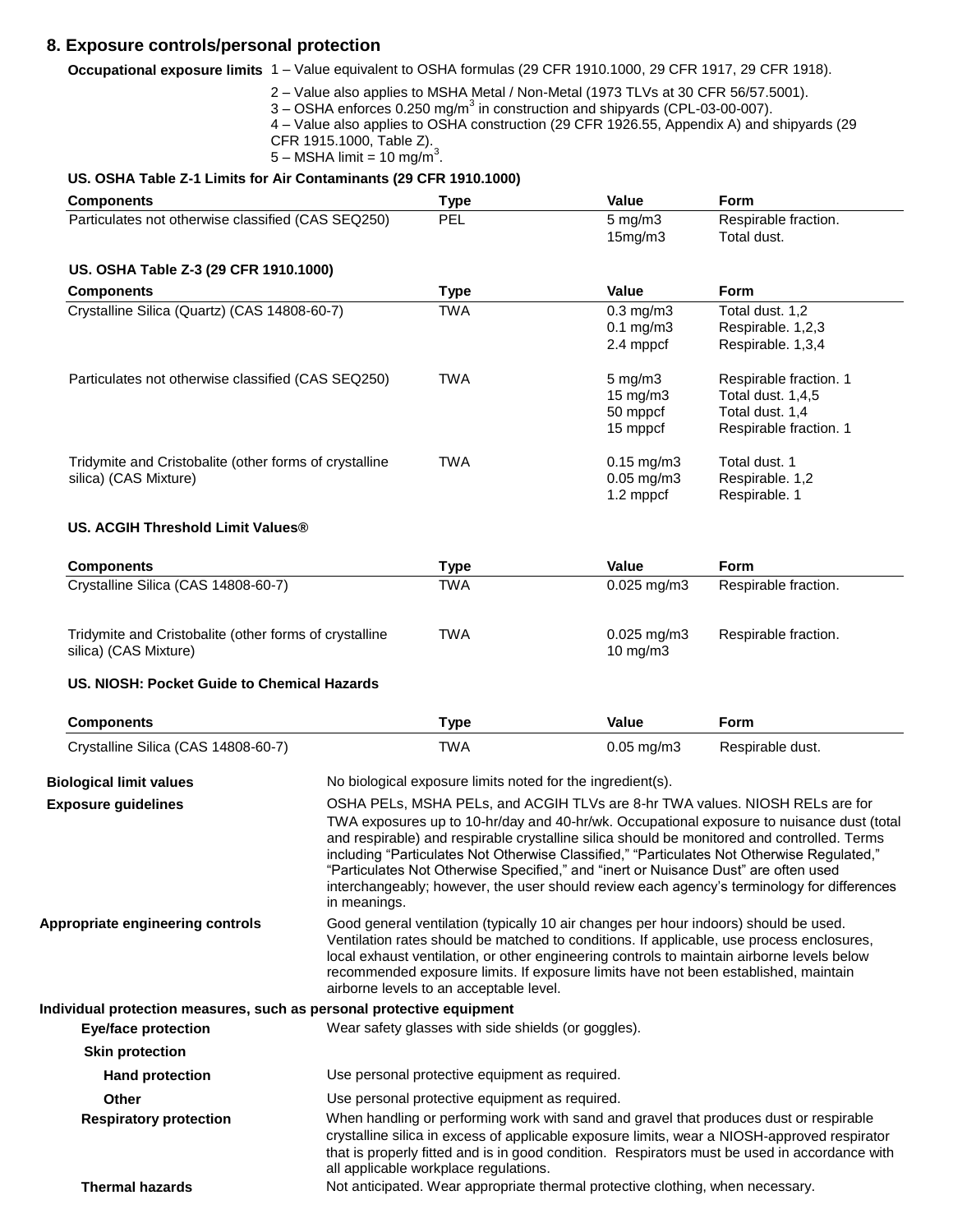**General hygiene considerations** Always observe good personal hygiene measures, such as washing after handling the material and before eating, drinking, and/or smoking. Routinely wash work clothing and protective equipment to remove contaminants.

## **9. Physical and chemical properties**

| Appearance                                                                       |                                                                                                  |
|----------------------------------------------------------------------------------|--------------------------------------------------------------------------------------------------|
| <b>Physical state</b>                                                            | Solid.                                                                                           |
| <b>Form</b>                                                                      | Solid, particles.                                                                                |
| Color                                                                            | To be completed by company.                                                                      |
| Odor                                                                             | Not applicable.                                                                                  |
| <b>Odor threshold</b>                                                            | Not applicable.                                                                                  |
| рH                                                                               | To be completed by company.                                                                      |
| Melting point/freezing point                                                     | Not applicable.                                                                                  |
| Initial boiling point and boiling                                                | Not applicable.                                                                                  |
| range                                                                            |                                                                                                  |
| <b>Flash point</b>                                                               | Non-combustible                                                                                  |
| <b>Evaporation rate</b>                                                          | Not applicable.                                                                                  |
| <b>Flammability (solid, gas)</b><br>Upper/lower flammability or explosive limits | Not applicable.                                                                                  |
| Flammability limit - lower (%)                                                   | Not applicable.                                                                                  |
| Flammability limit - upper (%)                                                   | Not applicable.                                                                                  |
| Vapor pressure                                                                   | Not applicable.                                                                                  |
| <b>Vapor density</b>                                                             | Not applicable.                                                                                  |
| <b>Relative density</b>                                                          | To be completed by company.                                                                      |
| Solubility(ies)                                                                  |                                                                                                  |
| <b>Solubility (water)</b>                                                        | Insoluble                                                                                        |
| Partition coefficient (n-octanol/water)                                          | Not applicable.                                                                                  |
| <b>Auto-ignition temperature</b>                                                 | Not applicable.                                                                                  |
| <b>Decomposition temperature</b>                                                 | Not applicable.                                                                                  |
| <b>Viscosity</b>                                                                 | Not applicable.                                                                                  |
| <b>Other information</b>                                                         |                                                                                                  |
| <b>Explosive properties</b>                                                      | Not applicable.                                                                                  |
| <b>Flammability</b>                                                              | Not applicable.                                                                                  |
| 10. Stability and reactivity                                                     |                                                                                                  |
| <b>Reactivity</b>                                                                | The product is stable and non-reactive under normal conditions of use, storage and<br>transport. |
| <b>Chemical stability</b>                                                        | Material is stable under normal conditions.                                                      |
| Possibility of hazardous reactions                                               | No dangerous reaction known under conditions of normal use.                                      |

## **11. Toxicological information**

### **Information on likely routes of exposure**

| <b>Inhalation</b>                                                                  | Repeated inhalation of respirable crystalline silica (quartz) may cause silicosis, a fibrosis<br>(scarring) of the lungs. Silicosis is irreversible and may be fatal. Silicosis increases the<br>risk of contracting pulmonary tuberculosis. Some studies suggest that repeated<br>inhalation of respirable crystalline silica may cause other adverse health effects including<br>lung and kidney cancer. |
|------------------------------------------------------------------------------------|------------------------------------------------------------------------------------------------------------------------------------------------------------------------------------------------------------------------------------------------------------------------------------------------------------------------------------------------------------------------------------------------------------|
| <b>Skin contact</b>                                                                | Sand and Gravel dust: May cause irritation through mechanical abrasion.                                                                                                                                                                                                                                                                                                                                    |
| Eye contact                                                                        | Sand and Gravel dust: May cause irritation through mechanical abrasion.                                                                                                                                                                                                                                                                                                                                    |
| <b>Ingestion</b>                                                                   | Not likely, due to the form of the product. However, accidental ingestion of the content<br>may cause discomfort.                                                                                                                                                                                                                                                                                          |
| Symptoms related to the<br>physical, chemical and<br>toxicological characteristics | Sand and Gravel dust: Discomfort in the chest. Shortness of breath. Coughing.                                                                                                                                                                                                                                                                                                                              |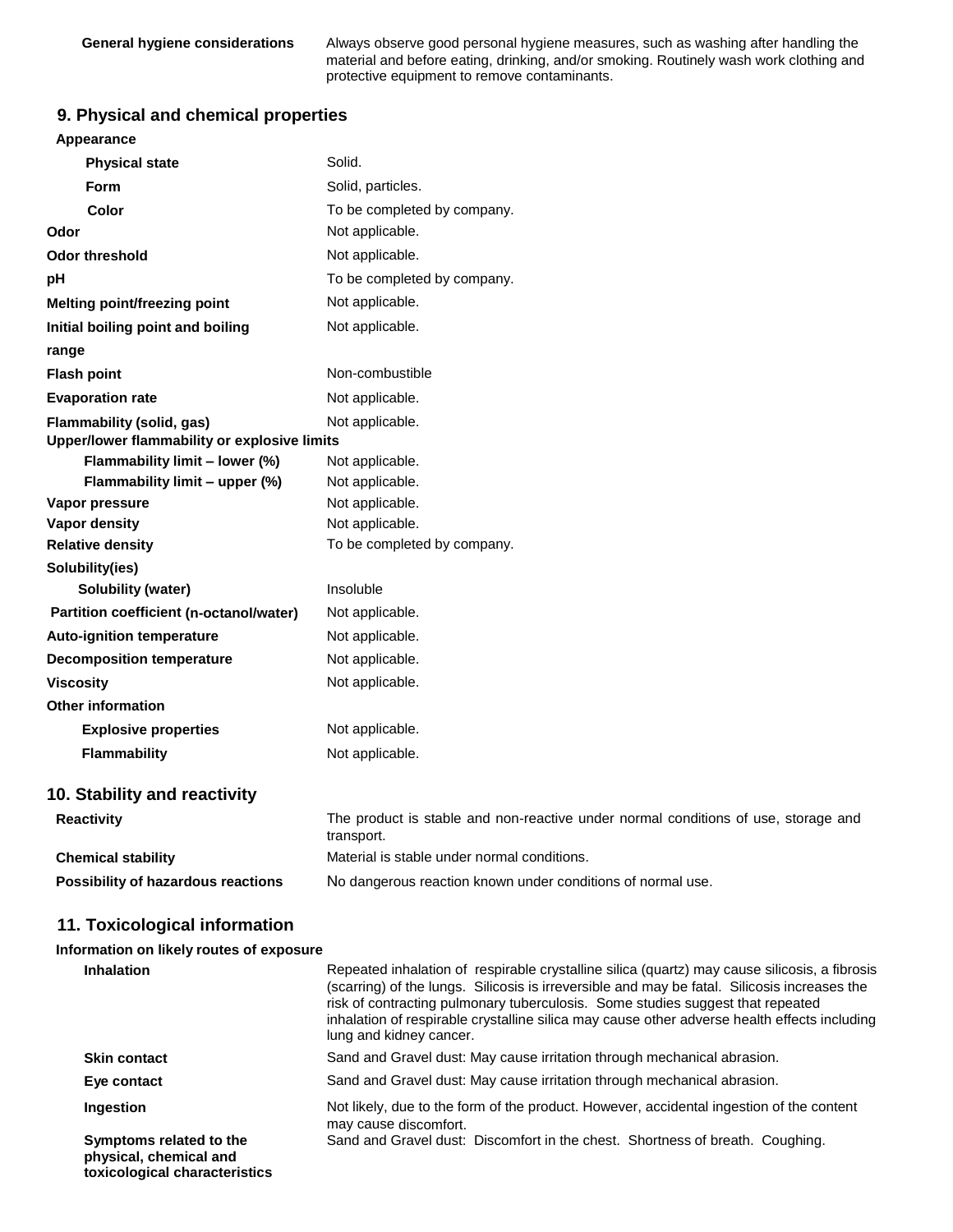| Information on toxicological effects                                                                          |                                                                                                                                                                                                                                                                                                                                                                                                                                                                                                                                                                                                                                                                               |
|---------------------------------------------------------------------------------------------------------------|-------------------------------------------------------------------------------------------------------------------------------------------------------------------------------------------------------------------------------------------------------------------------------------------------------------------------------------------------------------------------------------------------------------------------------------------------------------------------------------------------------------------------------------------------------------------------------------------------------------------------------------------------------------------------------|
| <b>Acute toxicity</b>                                                                                         | Not expected to be acutely toxic.                                                                                                                                                                                                                                                                                                                                                                                                                                                                                                                                                                                                                                             |
| <b>Skin corrosion/irritation</b>                                                                              | This product is not expected to be a skin hazard.                                                                                                                                                                                                                                                                                                                                                                                                                                                                                                                                                                                                                             |
| Serious eye damage/eye irritation<br>Respiratory or skin sensitization                                        | Direct contact with eyes may cause temporary irritation.                                                                                                                                                                                                                                                                                                                                                                                                                                                                                                                                                                                                                      |
| <b>Respiratory sensitization</b>                                                                              | No respiratory sensitizing effects known.                                                                                                                                                                                                                                                                                                                                                                                                                                                                                                                                                                                                                                     |
| <b>Skin sensitization</b>                                                                                     | Not known to be a dermal irritant or sensitizer.                                                                                                                                                                                                                                                                                                                                                                                                                                                                                                                                                                                                                              |
| Germ cell mutagenicity                                                                                        | No data available to indicate product or any components present at greater than<br>0.1% are mutagenic or genotoxic.                                                                                                                                                                                                                                                                                                                                                                                                                                                                                                                                                           |
| Carcinogenicity                                                                                               | Respirable crystalline silica has been classified by IARC and NTP as a known human<br>carcinogen, and classified by ACGIH as a suspected human carcinogen.                                                                                                                                                                                                                                                                                                                                                                                                                                                                                                                    |
| IARC Monographs. Overall Evaluation of Carcinogenicity                                                        |                                                                                                                                                                                                                                                                                                                                                                                                                                                                                                                                                                                                                                                                               |
| Crystalline Silica(Quartz) (CAS 14808-60-7)                                                                   | 1 Carcinogenic to humans.                                                                                                                                                                                                                                                                                                                                                                                                                                                                                                                                                                                                                                                     |
| Respirable Tridymite and Cristobalite                                                                         | 1 Carcinogenic to humans.                                                                                                                                                                                                                                                                                                                                                                                                                                                                                                                                                                                                                                                     |
| (other forms of Crystalline) (CAS Mixture)                                                                    |                                                                                                                                                                                                                                                                                                                                                                                                                                                                                                                                                                                                                                                                               |
| <b>NTP Report on Carcinogens</b>                                                                              |                                                                                                                                                                                                                                                                                                                                                                                                                                                                                                                                                                                                                                                                               |
| Crystalline Silica(Quartz) (CAS 14808-60-7)<br>OSHA Specifically Regulated Substances (29 CFR 1910.1001-1050) | Known To Be Human Carcinogen.                                                                                                                                                                                                                                                                                                                                                                                                                                                                                                                                                                                                                                                 |
| Not listed.                                                                                                   |                                                                                                                                                                                                                                                                                                                                                                                                                                                                                                                                                                                                                                                                               |
| <b>Reproductive toxicity</b>                                                                                  | Not expected to be a reproductive hazard.                                                                                                                                                                                                                                                                                                                                                                                                                                                                                                                                                                                                                                     |
| Specific target organ toxicity                                                                                | Not classified.                                                                                                                                                                                                                                                                                                                                                                                                                                                                                                                                                                                                                                                               |
| - single exposure                                                                                             |                                                                                                                                                                                                                                                                                                                                                                                                                                                                                                                                                                                                                                                                               |
| Specific target organ toxicity -                                                                              | Respirable crystalline silica: May cause damage to organs (lung) through                                                                                                                                                                                                                                                                                                                                                                                                                                                                                                                                                                                                      |
| repeated exposure                                                                                             | prolonged or repeated exposure.                                                                                                                                                                                                                                                                                                                                                                                                                                                                                                                                                                                                                                               |
| <b>Aspiration hazard</b>                                                                                      | Due to the physical form of the product it is not an aspiration hazard.                                                                                                                                                                                                                                                                                                                                                                                                                                                                                                                                                                                                       |
| <b>Chronic effects</b>                                                                                        | Prolonged inhalation of respirable crystalline silica may be harmful. May cause damage to<br>organs (lungs) through prolonged or repeated exposure. There are reports in the literature<br>suggesting that excessive crystalline silica exposure may be associated with autoimmune<br>disorders and other adverse health effects involving the kidney. In particular, the incidence<br>of scleroderma (thickening of the skin caused by swelling and thickening of fibrous tissue)<br>appears to be higher in silicotic individuals. To date, the evidence does not conclusively<br>determine a causal relationship between silica exposure and these adverse health effects. |
| 12. Ecological information                                                                                    |                                                                                                                                                                                                                                                                                                                                                                                                                                                                                                                                                                                                                                                                               |
| <b>Ecotoxicity</b>                                                                                            | Not expected to be harmful to aquatic organisms. Discharging sand and gravel dust and                                                                                                                                                                                                                                                                                                                                                                                                                                                                                                                                                                                         |
|                                                                                                               | fines into waters may increase total suspended particulate (TSP) levels that can be<br>harmful to certain aquatic organisms.                                                                                                                                                                                                                                                                                                                                                                                                                                                                                                                                                  |
| <b>Persistence and degradability</b>                                                                          | Not applicable.                                                                                                                                                                                                                                                                                                                                                                                                                                                                                                                                                                                                                                                               |
| <b>Bioaccumulative potential</b>                                                                              | Not applicable.                                                                                                                                                                                                                                                                                                                                                                                                                                                                                                                                                                                                                                                               |
| <b>Mobility in soil</b>                                                                                       | Not applicable.                                                                                                                                                                                                                                                                                                                                                                                                                                                                                                                                                                                                                                                               |
| Other adverse effects                                                                                         | No other adverse environmental effects (e.g., ozone depletion, photochemical ozone<br>creation potential, global warming potential) are expected from this component.                                                                                                                                                                                                                                                                                                                                                                                                                                                                                                         |
| 13. Disposal considerations                                                                                   |                                                                                                                                                                                                                                                                                                                                                                                                                                                                                                                                                                                                                                                                               |
| <b>Disposal instructions</b>                                                                                  | Do not allow fine particulate matter to drain into sewers/water supplies. Do not contaminate<br>ponds, waterways or ditches with fine particulates. Dispose of contents in accordance with<br>local/regional/national/international regulations.                                                                                                                                                                                                                                                                                                                                                                                                                              |
| Hazardous waste code                                                                                          | Not regulated.                                                                                                                                                                                                                                                                                                                                                                                                                                                                                                                                                                                                                                                                |
| Waste from residues /                                                                                         | Dispose of in accordance with local regulations. Empty containers or liners may retain some                                                                                                                                                                                                                                                                                                                                                                                                                                                                                                                                                                                   |
| unused products                                                                                               | product residues. This material and its container must be disposed of in a safe manner (see:<br>Disposal instructions).                                                                                                                                                                                                                                                                                                                                                                                                                                                                                                                                                       |
| <b>Contaminated packaging</b>                                                                                 | Since emptied containers may retain product residue, follow label warnings even after<br>container is emptied. Empty packaging materials should be recycled or disposed of in<br>accordance with applicable regulations and practices.                                                                                                                                                                                                                                                                                                                                                                                                                                        |
| <b>14. Transport information</b><br><b>DOT</b>                                                                |                                                                                                                                                                                                                                                                                                                                                                                                                                                                                                                                                                                                                                                                               |
| Not regulated as dangerous goods.                                                                             |                                                                                                                                                                                                                                                                                                                                                                                                                                                                                                                                                                                                                                                                               |

**IATA**

Not regulated as dangerous goods.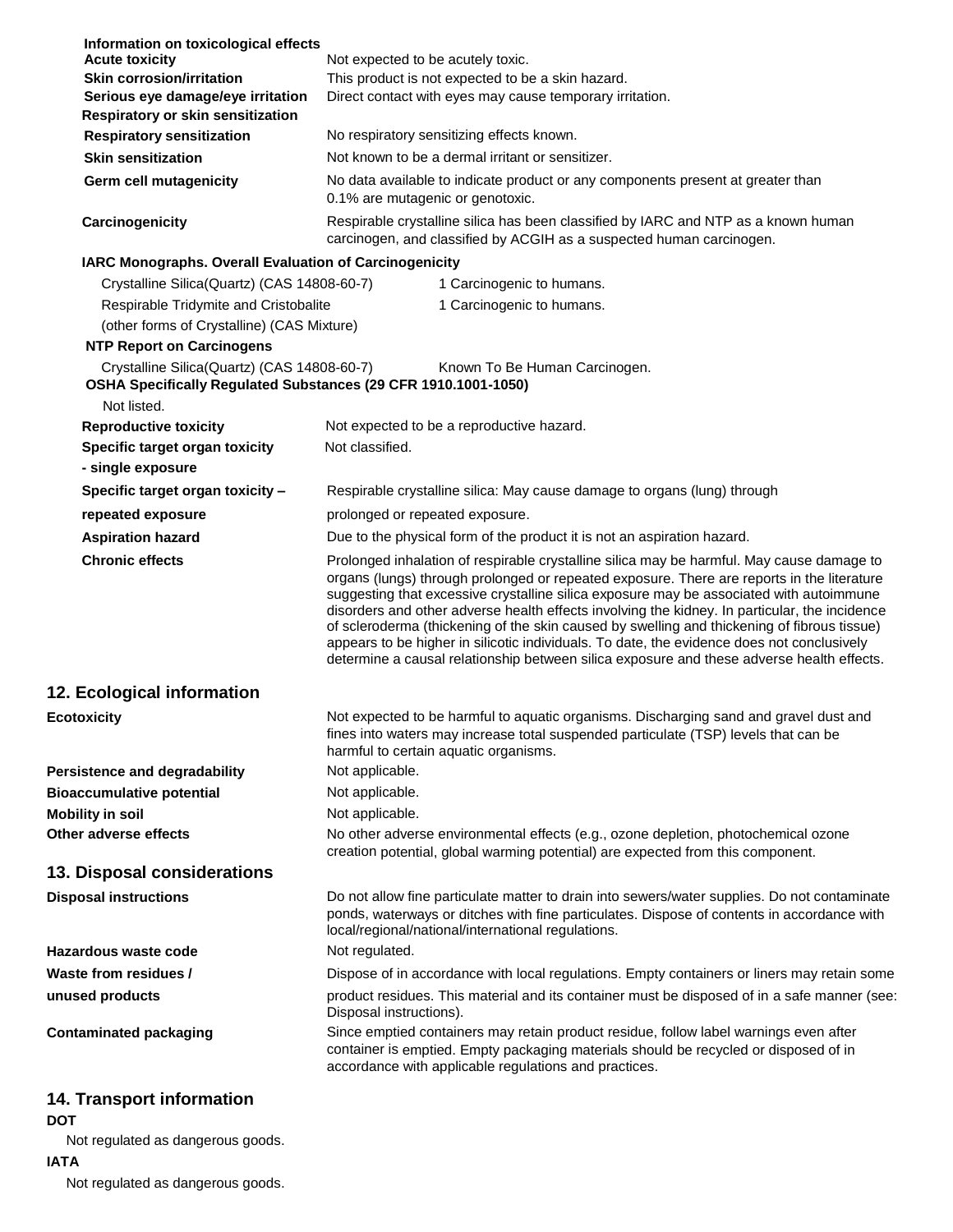#### **IMDG**

Not regulated as dangerous goods.

Not applicable.

**Transport in bulk according to Annex II of MARPOL 73/78 and the IBC Code**

## **15. Regulatory information**

**US federal regulations** This product is a "Hazardous Chemical" as defined by the OSHA Hazard Communication Standard, 29 CFR 1910.1200. **TSCA Section 12(b) Export Notification (40 CFR 707, Subpt. D)** Not regulated. **OSHA Specifically Regulated Substances (29 CFR 1910.1001-1050)** Not listed. **CERCLA Hazardous Substance List (40 CFR 302.4)** Not listed. **Superfund Amendments and Reauthorization Act of 1986 (SARA) Hazard categories** Immediate Hazard - No Delayed Hazard - Yes Fire Hazard - No Pressure Hazard - No Reactivity Hazard - No **SARA 302 Extremely hazardous substance** Not listed. **SARA 311/312 Hazardous chemical SARA 313 (TRI reporting)** Not regulated. Yes **Other federal regulations Clean Air Act (CAA) Section 112 Hazardous Air Pollutants (HAPs) List** Not regulated. **Clean Air Act (CAA) Section 112(r) Accidental Release Prevention (40 CFR 68.130)** Not regulated. **Safe Drinking Water Act (SDWA) US state regulations** Not regulated. **US. Massachusetts RTK - Substance List** Crystalline Silica(Quartz) (CAS 14808-60-7) Respirable Tridymite and Cristobalite (other forms of crystalline silica) (CAS Mixture) **US. New Jersey Worker and Community Right-to-Know Act** Crystalline Silica(Quartz) (CAS 14808-60-7) Respirable Tridymite and Cristobalite (other forms of crystalline silica) (CAS Mixture) **US. Pennsylvania Worker and Community Right-to-Know Law** Crystalline Silica(Quartz) (CAS 14808-60-7) Respirable Tridymite and Cristobalite (other forms of crystalline silica) (CAS Mixture) **US. Rhode Island RTK** Not regulated. **US. California Proposition 65** WARNING: This product contains a chemical known to the State of California to cause cancer. **US - California Proposition 65 - Carcinogens & Reproductive Toxicity (CRT): Listed substance** Crystalline Silica(Quartz) (CAS 14808-60-7) **International Inventories Country(s)** or region Inventory name **Country Country Country (yes/no)\* One inventory** (yes/no)\* United States & Puerto Rico Toxic Substances Control Act (TSCA) Inventory Yes